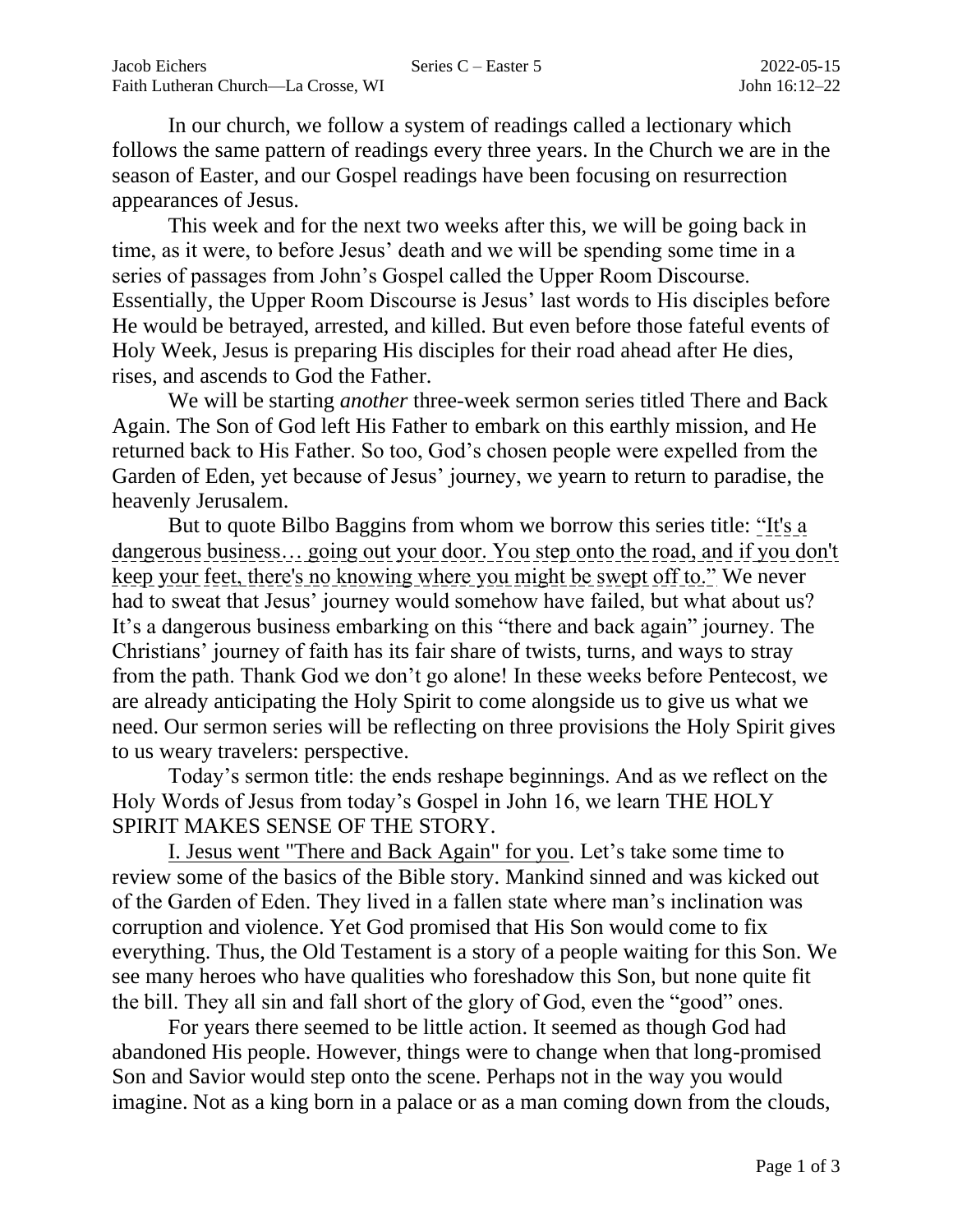but as a little baby. Jesus' journey started as a tiny embryo in a Middle Eastern girl's womb, but the story would grow from there.

Jesus was born in unassuming circumstances: placed in a manger because there was no place for them in the inn. However, His life would be anything but normal. His life would be marked by life-changing teaching, jaw-dropping miracles, and the proclamation of the forgiveness of sins. Some people didn't like this and plotted ways to kill Him.

They got their wish. Jesus was betrayed by one of His inner circle. He was sentenced to death, tortured, and crucified. This was no accident of history or a meaningless tragedy. In doing this, Jesus was bearing the sins of the whole world that they may be forgiven.

Against all expectations, Jesus rose again on the third day. This is how Jesus can say to His disciples, "**So also you have sorrow now, but I will see you again, and your hearts will rejoice, and no one will take your joy from you**." That Easter joy is what we see manifested throughout our Easter accounts and throughout the Book of Acts which details the earliest years of the Church.

But the point today is this: Easter isn't where the story ends. Jesus ascended into heaven to return to the Father and He rules the Universe. But the story doesn't even end there, at Pentecost the Father and the Son sent the Holy Spirit to send God's people on a journey.

And we have a lot of talk about the Holy Spirit in our text today. II. The Holy Spirit makes sense of Jesus' "There and Back Again" Story. Jesus tells us "**When the Spirit of truth comes, he will guide you into all the truth, for he will not speak on his own authority, but whatever he hears he will speak, and he will declare to you the things that are to come. He will glorify me, for he will take what is mine and declare it to you**." Even after Easter, the disciples were still waiting. Easter wasn't enough. Easter wasn't the end of the story. The Spirit of Truth, namely, the Holy Spirit, had to come at Pentecost to help the disciples make sense of Jesus' story.

I remember a conversation with a friend back in college. He said he read the whole Bible and he said it was simply about being a good person. I think we would all say that the Bible has a lot to say about how to live a moral life, but that's not the point of God's Story, the Bible. You can have all the facts about Jesus' "There and Back Again" journey and still get it wrong.

The Holy Spirit guides us into all truth. He will only speak the Words of Jesus. He will glorify Jesus. The key work of the Holy Spirit is one of perspective. The Holy Spirit took the things Jesus taught His disciples and showed what they meant. He helped the disciples make sense of Jesus' story. Jesus was no mere miracle worker or teacher, He is the very Son of God who came to restore fallen creation.